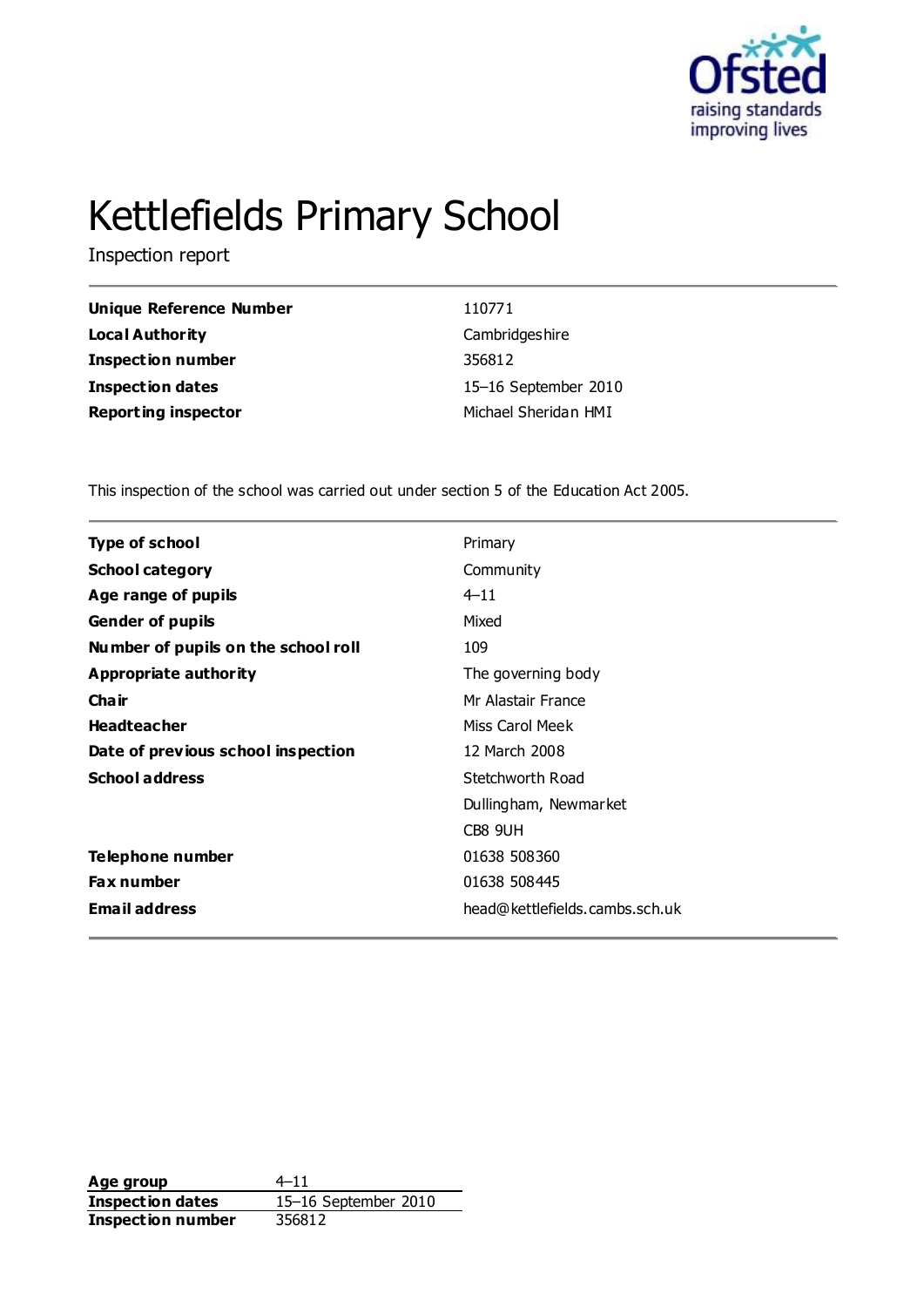The Office for Standards in Education, Children's Services and Skills (Ofsted) regulates and inspects to achieve excellence in the care of children and young people, and in education and skills for learners of all ages. It regulates and inspects childcare and children's social care, and inspects the Children and Family Court Advisory Support Service (Cafcass), schools, colleges, initial teacher training, work-based learning and skills training, adult and community learning, and education and training in prisons and other secure establishments. It assesses council children's services, and inspects services for looked after children, safeguarding and child protection.

Further copies of this report are obtainable from the school. Under the Education Act 2005, the school must provide a copy of this report free of charge to certain categories of people. A charge not exceeding the full cost of reproduction may be made for any other copies supplied.

If you would like a copy of this document in a different format, such as large print or Braille, please telephone 0300 1234 234, or email **[enquiries@ofsted.gov.uk](mailto:enquiries@ofsted.gov.uk)**.

You may copy all or parts of this document for non-commercial educational purposes, as long as you give details of the source and date of publication and do not alter the documentation in any way.

To receive regular email alerts about new publications, including survey reports and school inspection reports, please visit our website and go to 'Subscribe'.

Royal Exchange Buildings St Ann's Square Manchester M2 7LA T: 0300 1234 234 Textphone: 0161 618 8524 E: **[enquiries@ofsted.gov.uk](mailto:enquiries@ofsted.gov.uk)**

W: **[www.ofsted.gov.uk](http://www.ofsted.gov.uk/)**

© Crown copyright 2010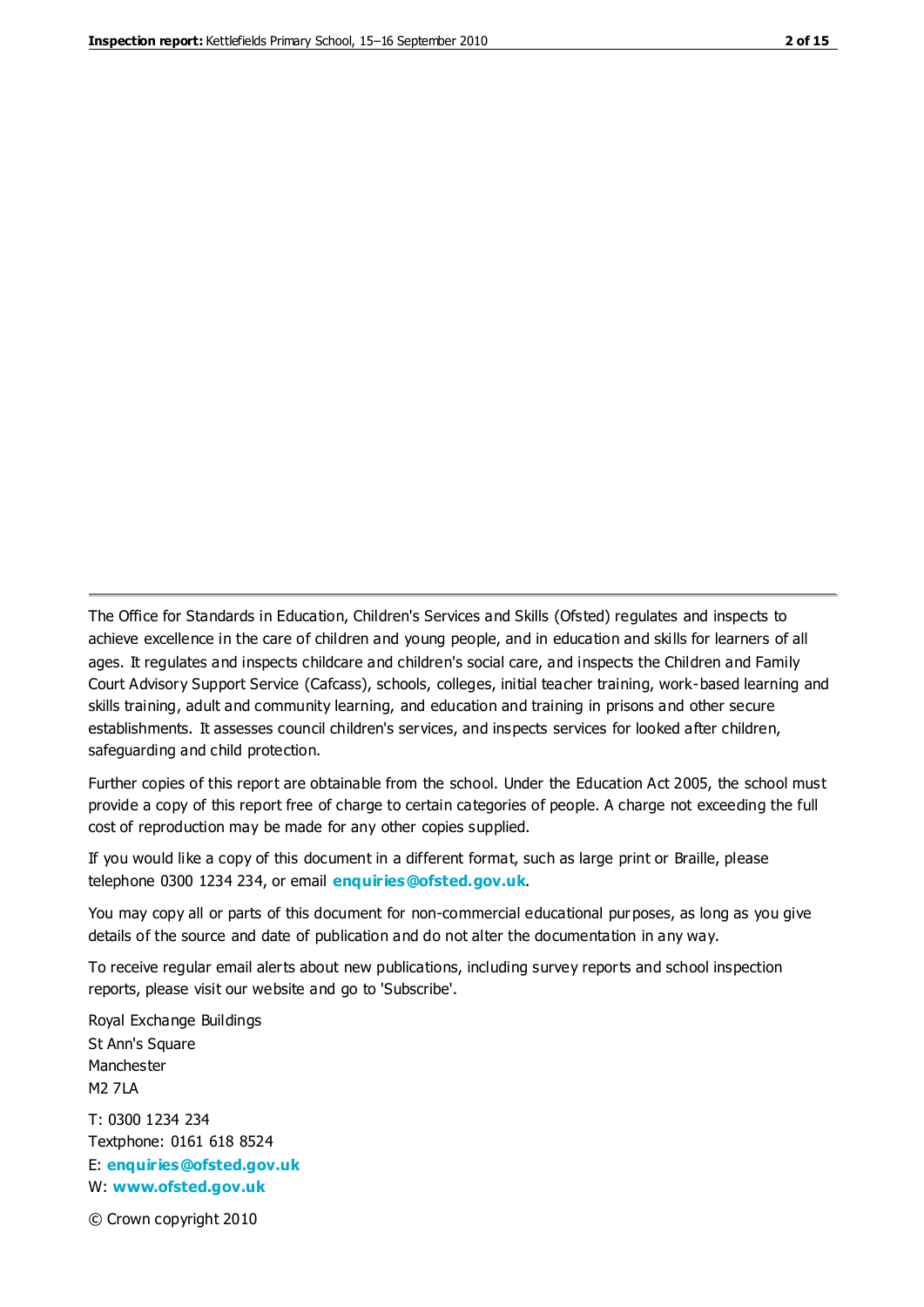# **Introduction**

This inspection was carried out by one of Her Majesty's Inspectors and one additional inspector. Inspectors observed learning in 12 lessons taught by five teachers and one higher level teaching assistant. Meetings were held with staff, members of the governing body and pupils. Inspectors observed the school's work and looked at the school's improvement planning, policy documents, documents relating to safeguarding, reports prepared by the local authority and pupils' work. Inspectors also scrutinised the views of staff, pupils and parents through their responses in questionnaires. Inspectors received 50 questionnaires for parents and carers.

The inspection team reviewed many aspects of the school's work. It looked in detail at the following:

- $\blacksquare$  the impact of teaching on pupils' attainment
- $\blacksquare$  the effectiveness of the school's strategies, including teaching, in promoting positive behaviour
- the effectiveness of the school's self-evaluation and the ability of leaders at all levels to promote school improvement
- $\blacksquare$  the school's ability to engage effectively with parents and carers.

# **Information about the school**

This is a much smaller than average rural school serving, primarily, the area of Dullingham in Cambridgeshire. Most pupils are from a White British heritage. There are more boys than girls. The proportion of pupils known to be eligible for free school meals is below average. The proportion of pupils with special educational needs and/or disabilities is below average, with a very small proportion of pupils who have a statement of special educational needs. The school has an acting deputy headteacher until a substantive appointment is made. The school houses an after school club that is managed privately and inspected separately. The school has received the Activemark award and has Healthy Schools status.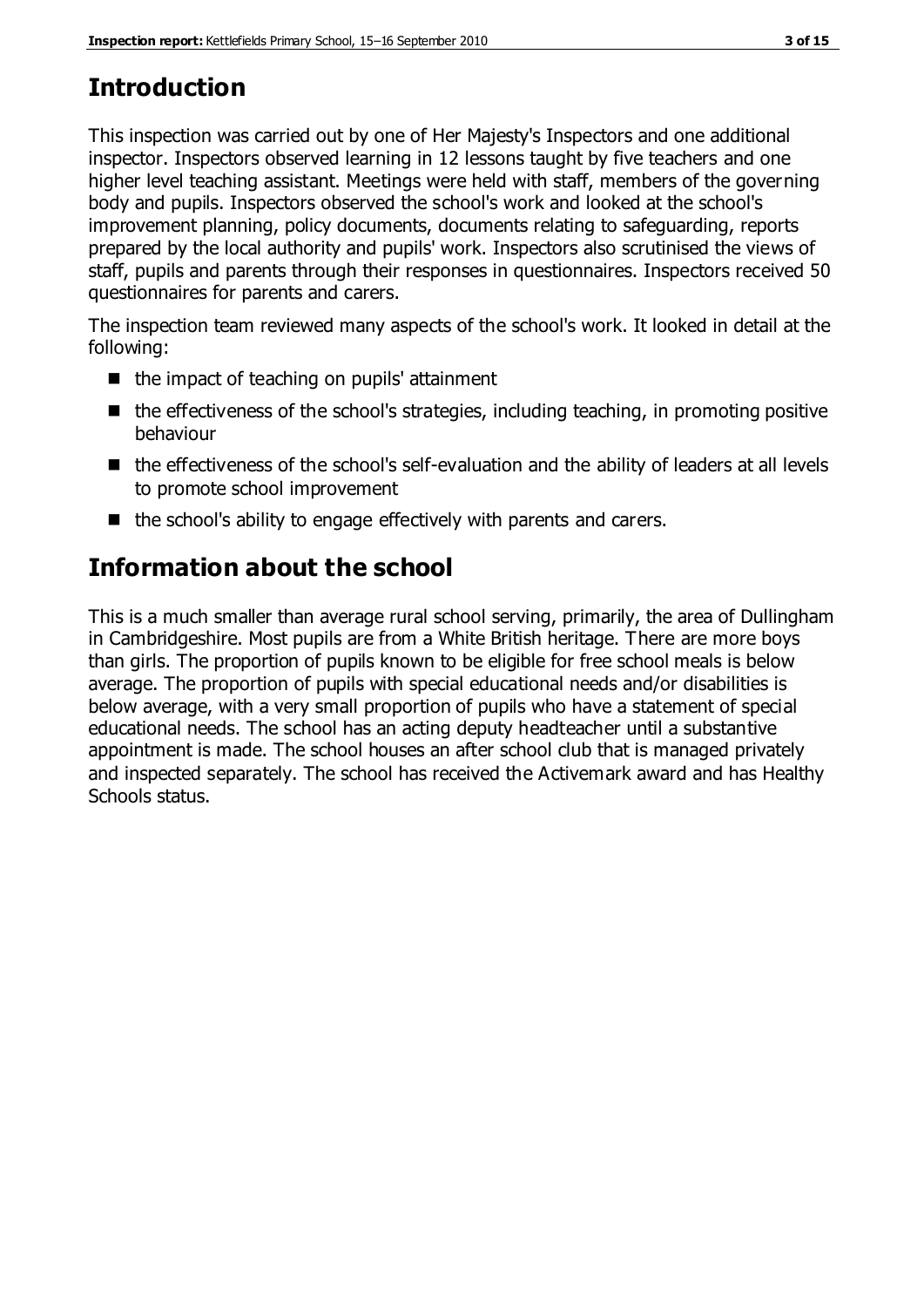# **Inspection judgements**

| Overall effectiveness: how good is the school?  |  |
|-------------------------------------------------|--|
| The school's capacity for sustained improvement |  |

#### **Main findings**

In accordance with section 13 (3) of the Education Act 2005, Her Majesty's Chief Inspector is of the opinion that this school requires special measures because it is failing to give its pupils an acceptable standard of education and the persons responsible for leading managing and governing the school are not demonstrating the capacity to secure the necessary improvement in the school.

The concerns shared by a significant number of parents, staff and pupils are accurate when they say that this school has deteriorated since the last inspection. Pupils' attainment has fallen for several years and was low in 2009. Attainment improved slightly in 2010 but this improvement is unlikely to be maintained given the quality of teaching and learning observed by inspectors. Pupils are not being helped sufficiently to capitalise on the good start that they make in the Early Years Foundation Stage. In too many lessons, weak teaching and poor subject knowledge lead to pupils being insufficiently challenged and supported. In these lessons, pupils' behaviour deteriorates because they disengage from their learning and behaviour overall is inadequate. In other lessons where teaching is good, pupils display very positive attitudes and behaviour. In these lessons, pupils are well engaged and eager to do well. They are polite and supportive of each other.

Too often, teaching assistants and other adults helping in class do not get sufficient guidance for them to effectively support learning. As a consequence, adults spend too much time helping pupils to complete tasks rather than supporting them to think for themselves. This hinders pupils' progress.

The school continues to have success in several important areas. Sport and health have a high profile in the curriculum. Pupils develop a good understanding of how to adopt a healthy lifestyle. The school has been successful in encouraging pupils to do this through a range of physical activities, some of which are targeted at pupils who may otherwise be less inclined to exercise. Pupils play an important role in their school and wider community. There are many opportunities to hold positions of responsibility and pupils fulfil these roles enthusiastically. Many pupils represent the school in the local community at events connected to, for example, drama club and choir.

Leaders, including the governing body, acknowledge the issues that they face. They have lost the confidence of a number of parents and staff, who say that they do not feel listened to when they have concerns or ideas. The governing body has been overwhelmed by the strength of feeling expressed by parents. They recognise that they have not met their statutory duties and do not provide the school with sufficient challenge and support. Leaders have a limited understanding of the strengths and weaknesses of staff members. School improvement planning is ineffective because it is overly complex and not clearly focused. Leaders have introduced new strategies for managing behaviour but these have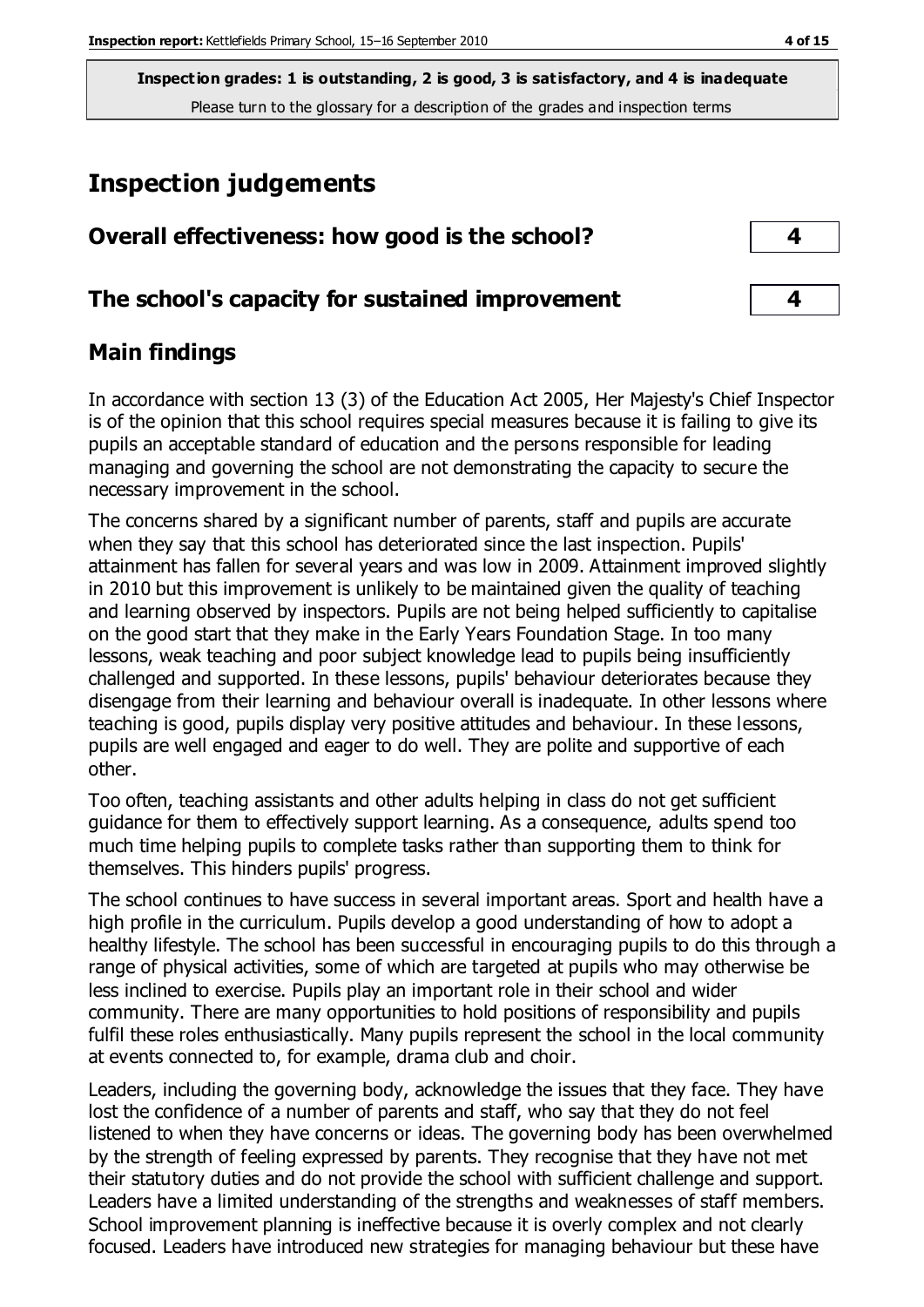had limited success for two key reasons. Firstly, the strategies have not been adapted well enough to be appropriate to the age and maturity of all learners. Secondly, the strategies are focused on improving behaviour while the weak teaching that causes much of the low level disruption goes unchallenged.

A number of key leaders, including the acting deputy headteacher, are very new to their responsibilities. They are enthusiastic and express a cautious optimism, saying that they feel the school has turned a corner. However, these leaders do not fully understand the extent of their roles, particularly in relation to the leadership of literacy and numeracy. This inexperience, and the limited impact demonstrated by established leaders and the governing body, means the school's capacity to improve further is inadequate without considerable additional support.

### **What does the school need to do to improve further?**

- **E** Ensure that the quality of teaching and support leads to pupils making consistently good progress by:
	- ensuring leaders understand the strengths and weaknesses of all school staff and plan bespoke professional development
	- improving teachers' subject knowledge and expectations
	- providing opportunities for teachers to work alongside expert colleagues to share and promote good practice
	- providing teaching assistants and other adult helpers with training, regular guidance and support so they can effectively promote learning for groups and individuals.
- $\blacksquare$  Increase the capacity of leaders by:
	- providing support and training for subject leaders and the acting deputy headteacher so they are able to demonstrate a capacity to fulfil their roles independently
	- developing the ability of leaders at all levels to contribute to school improvement
	- $=$  ensuring that senior leaders have the skills to engage the full range of stakeholders in the school improvement process
	- ensuring the governing body challenges and supports the school effectively and that all statutory duties are met.
- **IMPROVE behaviour by:** 
	- $-$  improving the quality of teaching
	- ensuring expectations of behaviour are well understood, consistent and continually reinforced by all staff
	- providing opportunities for pupils to be involved in the design of rewards and sanctions so they are meaningful to them.
- $\blacksquare$  Regain the confidence of parents and staff by:
	- ensuring communication is regular, positive, honest and proportionate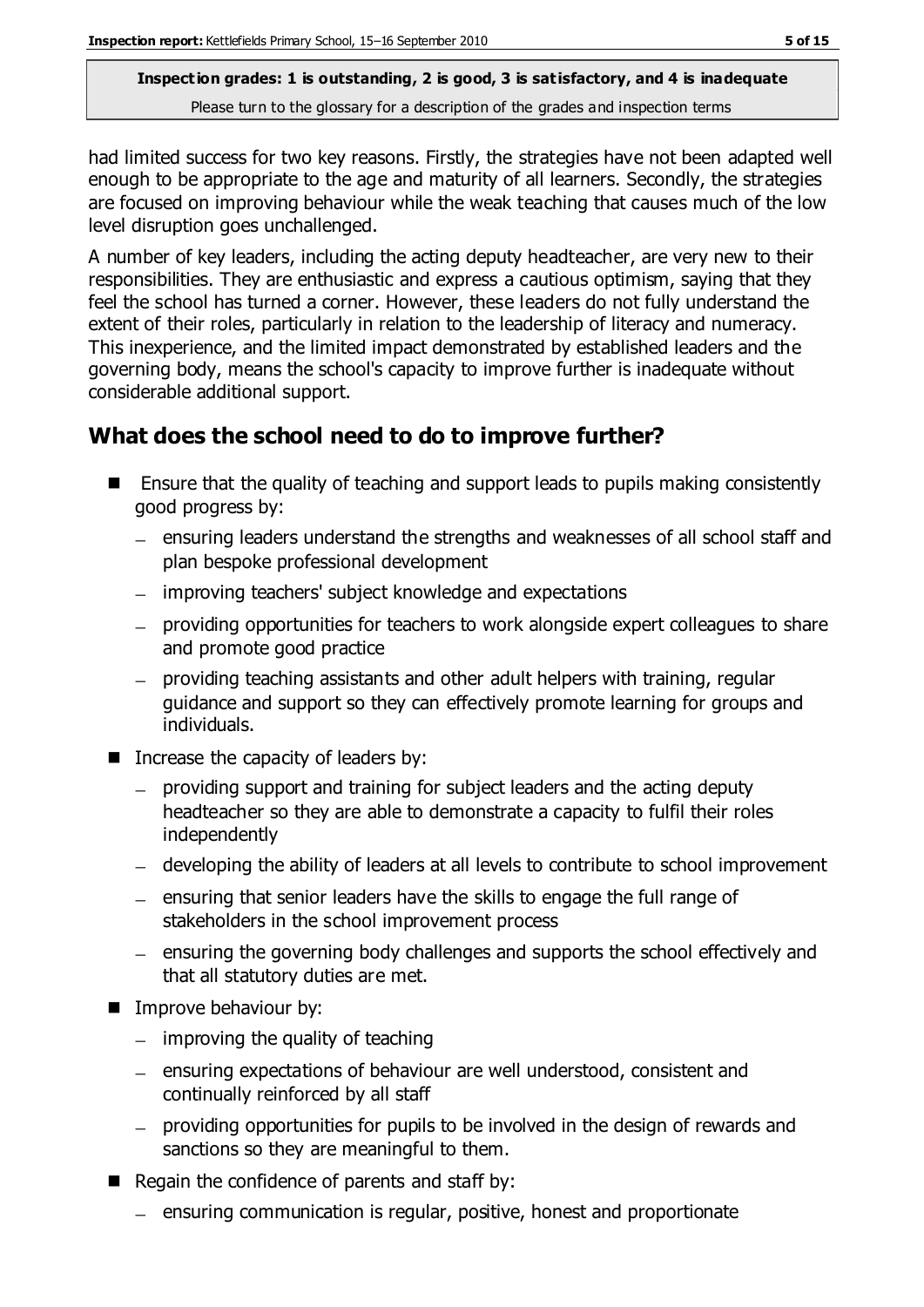- $-$  ensuring that staff and parents are consulted about significant changes, so they have the opportunity to contribute to the vision and direction of the school
- ensure that feedback to parents and staff about their views includes proposed actions and the reasons for these.

#### **Outcomes for individuals and groups of pupils 4**

Pupils' attainment is average and, from their relatively high starting points, this represents inadequate progress. In too many lessons, pupils make limited progress because the work they are given is not sufficiently challenging or engaging. In weak lessons, pupils can be heard stating that they are bored and disruptive behaviour becomes commonplace.

In contrast to this, there is some highly effective teaching. In these lessons, pupils demonstrate their ability much more readily. They are articulate, think deeply and show excitement in their learning. Most lessons have a high ratio of adult support from teaching assistants and parent volunteers. The effectiveness of this support varies considerably. Where additional adults are well briefed and trained, they provide effective support by encouraging pupils to think deeply with well placed, open-ended questions. Where guidance is less effective, support staff often spend considerable periods of time sitting passively or intensively supporting individuals to the extent that the pupils have insufficient opportunities to learn from their own experiences.

Pupils say that they feel fairly safe in school. Many say that they enjoy school and talk enthusiastically about the extra-curricular opportunities they have, such as the trip to France and the range of day trips planned to support their topic work. Pupils have a good understanding of what a healthy lifestyle is and can talk about the steps they take to stay healthy. They understand the importance of exercise and the dangers of substance abuse and 'stranger danger'. Pupils contribute well to their school community, with pupils throughout the school taking on roles and responsibilities such as school councillors, playground buddies and play leaders.

Pupils' spiritual, moral, social and cultural development is satisfactory rather than good because of the deterioration in pupils' behaviour when they are less engaged in learning. This sometimes translates itself into disrespectful behaviour and attitudes, for example, with lunchtime staff. However, the same pupils can be seen demonstrating real empathy, insight and enthusiasm when they are engaged appropriately and understand what is expected of them.

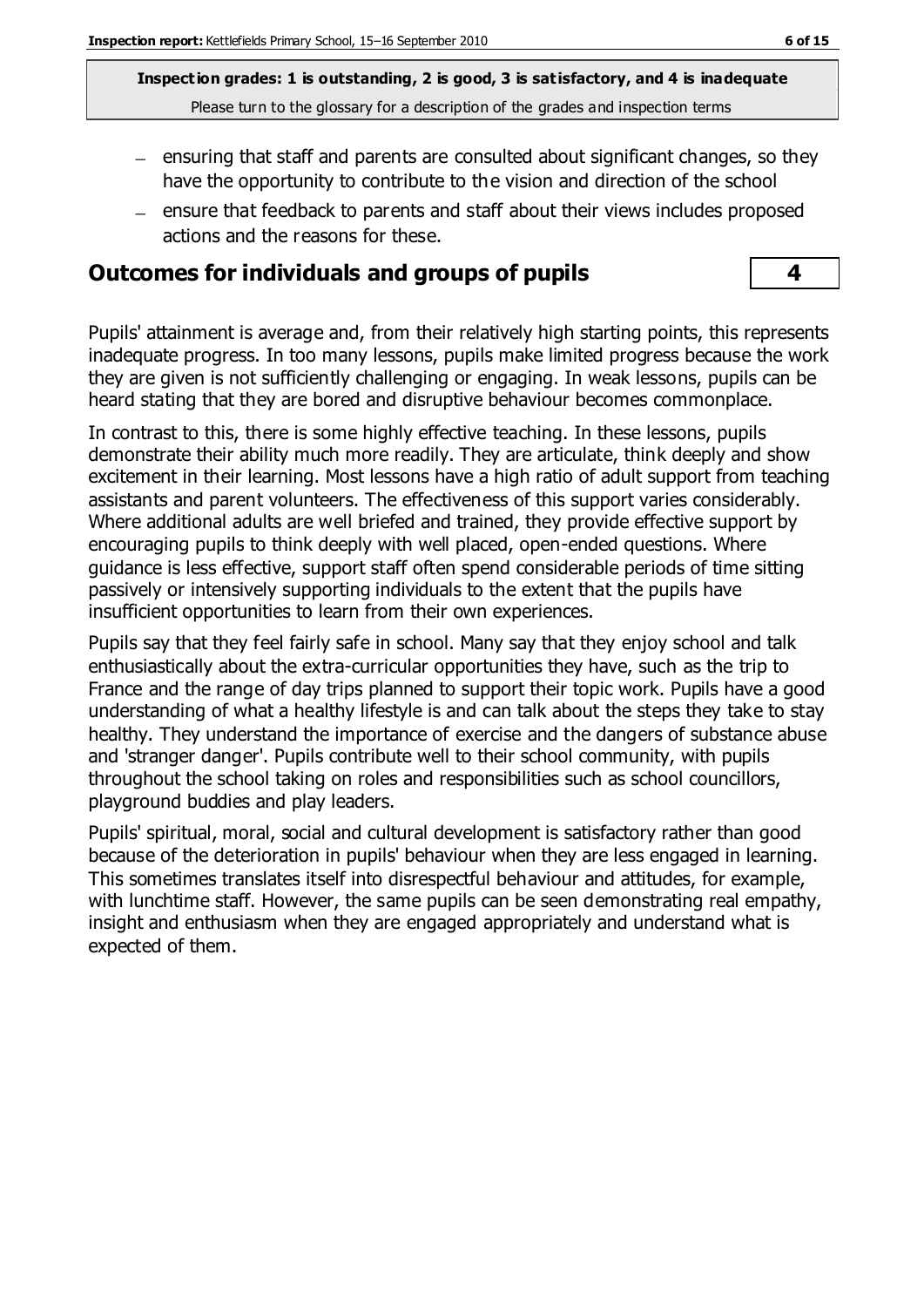# **Inspection grades: 1 is outstanding, 2 is good, 3 is satisfactory, and 4 is inadequate**

Please turn to the glossary for a description of the grades and inspection terms

#### These are the grades for pupils' outcomes

| Pupils' achievement and the extent to which they enjoy their learning                                                     | 4              |
|---------------------------------------------------------------------------------------------------------------------------|----------------|
| Taking into account:<br>Pupils' attainment <sup>1</sup>                                                                   | 3              |
| The quality of pupils' learning and their progress                                                                        | 4              |
| The quality of learning for pupils with special educational needs and/or disabilities<br>and their progress               | 4              |
| The extent to which pupils feel safe                                                                                      | 3              |
| Pupils' behaviour                                                                                                         | 4              |
| The extent to which pupils adopt healthy lifestyles                                                                       | 2              |
| The extent to which pupils contribute to the school and wider community                                                   | $\mathbf{2}$   |
| The extent to which pupils develop workplace and other skills that will contribute to<br>their future economic well-being |                |
| Taking into account:<br>Pupils' attendance <sup>1</sup>                                                                   | $\mathfrak{p}$ |
| The extent of pupils' spiritual, moral, social and cultural development                                                   | 3              |

<sup>1</sup> The grades for attainment and attendance are: 1 is high; 2 is above average; 3 is broadly average; and 4 is low

#### **How effective is the provision?**

The quality of teaching varies considerably. It is inadequate overall because too many lessons lead to inadequate progress in learning. In weak lessons, teachers often demonstrate insecure subject knowledge. Pupils' work is not pitched at the right level so they quickly get bored and disengage. The pace of these lessons often slows as teachers try to manage pupils' deteriorating behaviour and engagement. Where teaching is good, it is brisk and well pitched so pupils are hooked on their learning; they are asked well placed questions that help them develop their own ideas and contribute well. These exciting lessons are planned carefully so activities are well matched to pupils' interests and abilities.

The curriculum is enriched with a range of activities, clubs and special events that pupils talk about enthusiastically. Sport is given a high profile, with many pupils taking part in a range of activities such tri-golf, fencing and water aerobics, as well as more traditional sports. Where teaching is effective, the curriculum to support pupils' development of basic skills is sound, with opportunities to practise and refine skills being planned appropriately. However, in some lessons, opportunities for pupils to practise their reading, writing and personal skills are not fully developed and too many activities lack any real purpose.

Pupils are well cared for. Pupils say they like their teachers and know that they can go and ask for help or support. The school's strategies for promoting positive behaviour have had a limited impact because they have not been sufficiently adapted to needs and maturity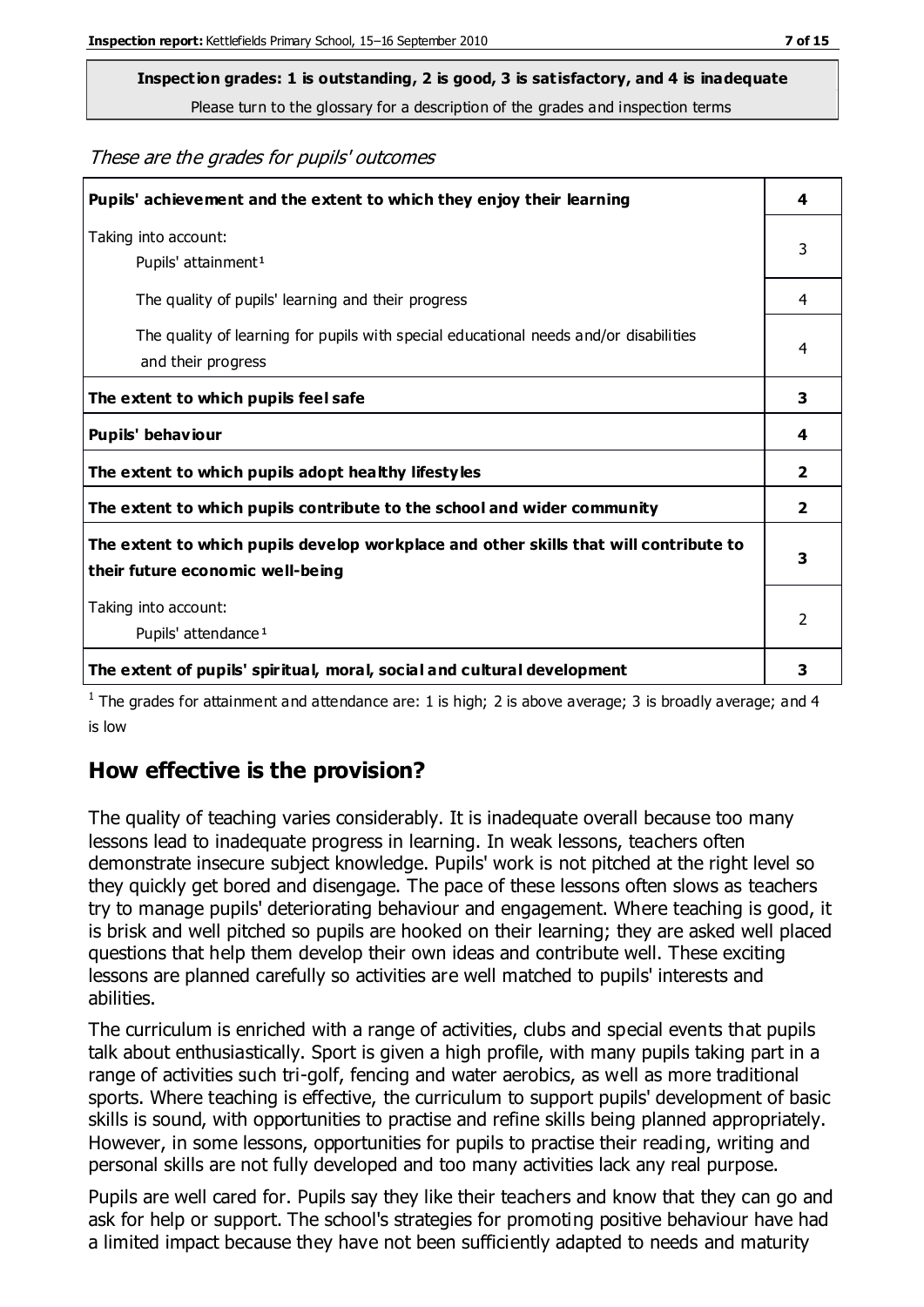levels of all pupils. Where inappropriate behaviour is related to the quality of teaching, current management strategies have little long-term impact. That said, some parents and midday supervisors report that behaviour at lunch times has improved at this early point in the new school year.

Support for potentially vulnerable pupils is good. The school works well with a range of partners to ensure that pupils with particular needs get the additional help they need.

These are the grades for the quality of provision

| The quality of teaching                                                                                    | 4 |
|------------------------------------------------------------------------------------------------------------|---|
| Taking into account:<br>The use of assessment to support learning                                          |   |
| The extent to which the curriculum meets pupils' needs, including, where relevant,<br>through partnerships |   |
| The effectiveness of care, guidance and support                                                            |   |

#### **How effective are leadership and management?**

Leadership continues to struggle through a crisis of confidence. Significant problems have existed over a number of years that have led to some staff and parents losing faith in the ability of the current leadership. Communication at times has been weak and this has further exacerbated the situation. Leaders, including the governing body, recognise this and some staff and parents report a feeling of 'a new beginning' this term. While leaders have had some success in reversing the downward trend in attainment and behaviour, these improvements remain very fragile, particularly when considered in light of the inadequate quality of teaching and the inexperience of new and temporary leaders. There remains considerable inequality across the school with significant numbers of pupils achieving less well than their peers.

Many members of the governing body are fairly new to their role, including the Chair of the Governing Body. The governing body is extremely eager to contribute to the success of the school but has been overwhelmed by the task at hand and the dissatisfaction that is being expressed through complaints to them. Consequently, they are not fulfilling their statutory duties effectively, nor are they providing sufficient challenge and support to the school.

Safeguarding is satisfactory with appropriate risk assessments, policy documents and staff training in place. Potentially vulnerable pupils are well cared for, with comprehensive risk assessments for pupils who may present additional safeguarding issues.

The school makes a satisfactory contribution to promoting community cohesion and understands its context well. Pupils get on well with each other and participate in activities within the local community. Charity work and humanities topics give pupils a sound appreciation of other cultures. Last year, the school introduced a European trip which gave pupils a wider cultural experience. The school has good plans in place to introduce opportunities for pupils to engage with people of different backgrounds from their own from within the United Kingdom.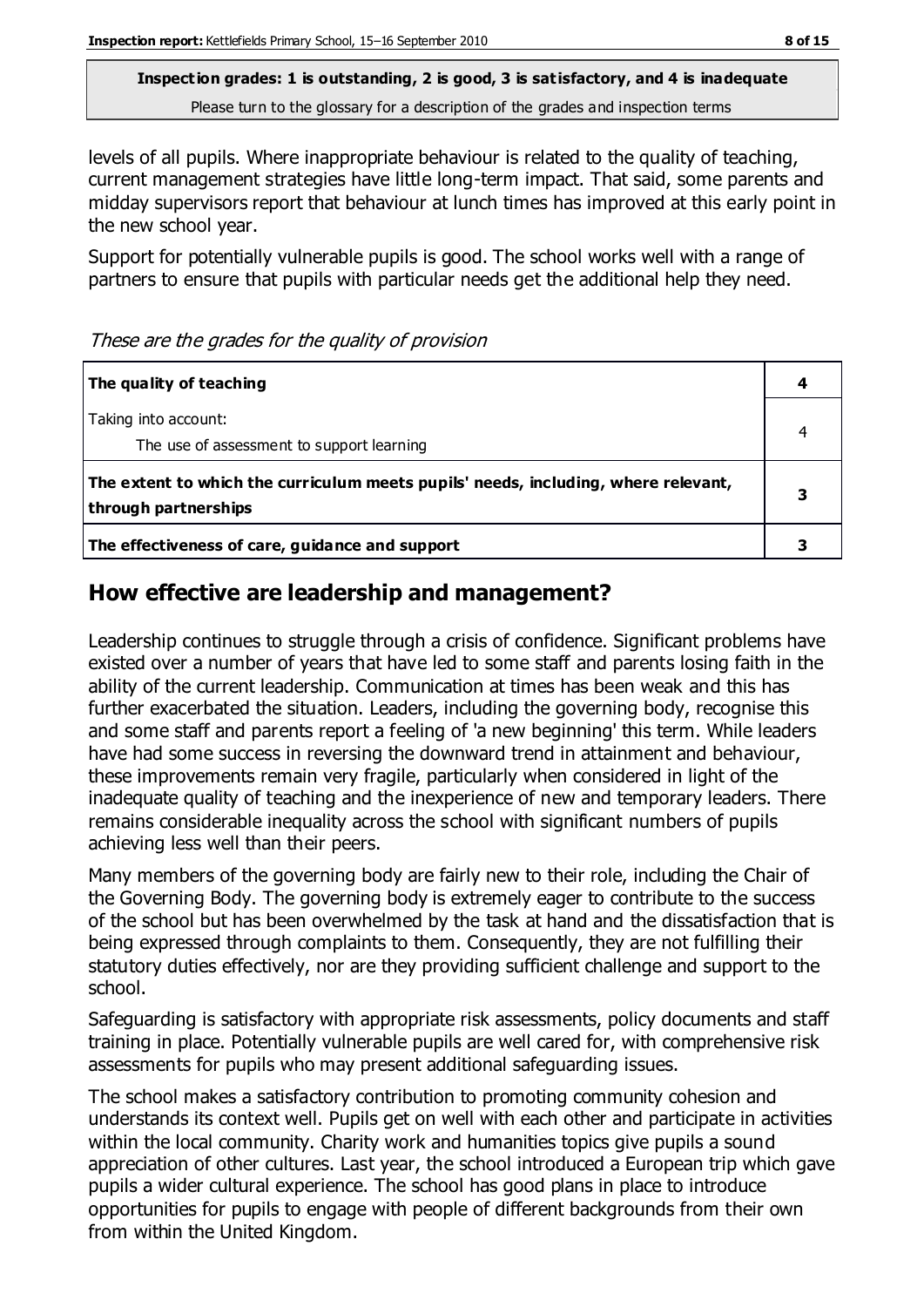**Inspection grades: 1 is outstanding, 2 is good, 3 is satisfactory, and 4 is inadequate**

Please turn to the glossary for a description of the grades and inspection terms

| The effectiveness of leadership and management in embedding ambition and driving<br>improvement                                                                  | 4 |
|------------------------------------------------------------------------------------------------------------------------------------------------------------------|---|
| Taking into account:<br>The leadership and management of teaching and learning                                                                                   | 4 |
| The effectiveness of the governing body in challenging and supporting the<br>school so that weaknesses are tackled decisively and statutory responsibilities met | 4 |
| The effectiveness of the school's engagement with parents and carers                                                                                             | 4 |
| The effectiveness of partnerships in promoting learning and well-being                                                                                           | 3 |
| The effectiveness with which the school promotes equality of opportunity and tackles<br>discrimination                                                           | 4 |
| The effectiveness of safeguarding procedures                                                                                                                     | 3 |
| The effectiveness with which the school promotes community cohesion                                                                                              | 3 |
| The effectiveness with which the school deploys resources to achieve value for money                                                                             | 4 |

These are the grades for leadership and management

#### **Early Years Foundation Stage**

Children join the Early Years Foundation Stage with skills higher than those typically found. They quickly learn routines and behaviours because of the strong adult guidance and the well thought out activities they engage in.

Children clearly enjoy their learning in this part of the school and take part in activities with enthusiasm and a concentration beyond their years. Considering that, at the time of the inspection, these children had been in school for a very short period of time, their willingness to follow instructions and try hard demonstrates a real desire to learn. The Early Years Foundation Stage leader has been in post for a very short time and is already bringing about improvements. School systems, for example, for behaviour, have been modified so that they make a very positive contribution to the support they give to children. Many quick fixes have already been put in place to improve opportunities for pupils and well thought out action plans exist to make further improvements to this already good provision.

| Overall effectiveness of the Early Years Foundation Stage                    |  |
|------------------------------------------------------------------------------|--|
| Taking into account:                                                         |  |
| Outcomes for children in the Early Years Foundation Stage                    |  |
| The quality of provision in the Early Years Foundation Stage                 |  |
| The effectiveness of leadership and management of the Early Years Foundation |  |

These are the grades for the Early Years Foundation Stage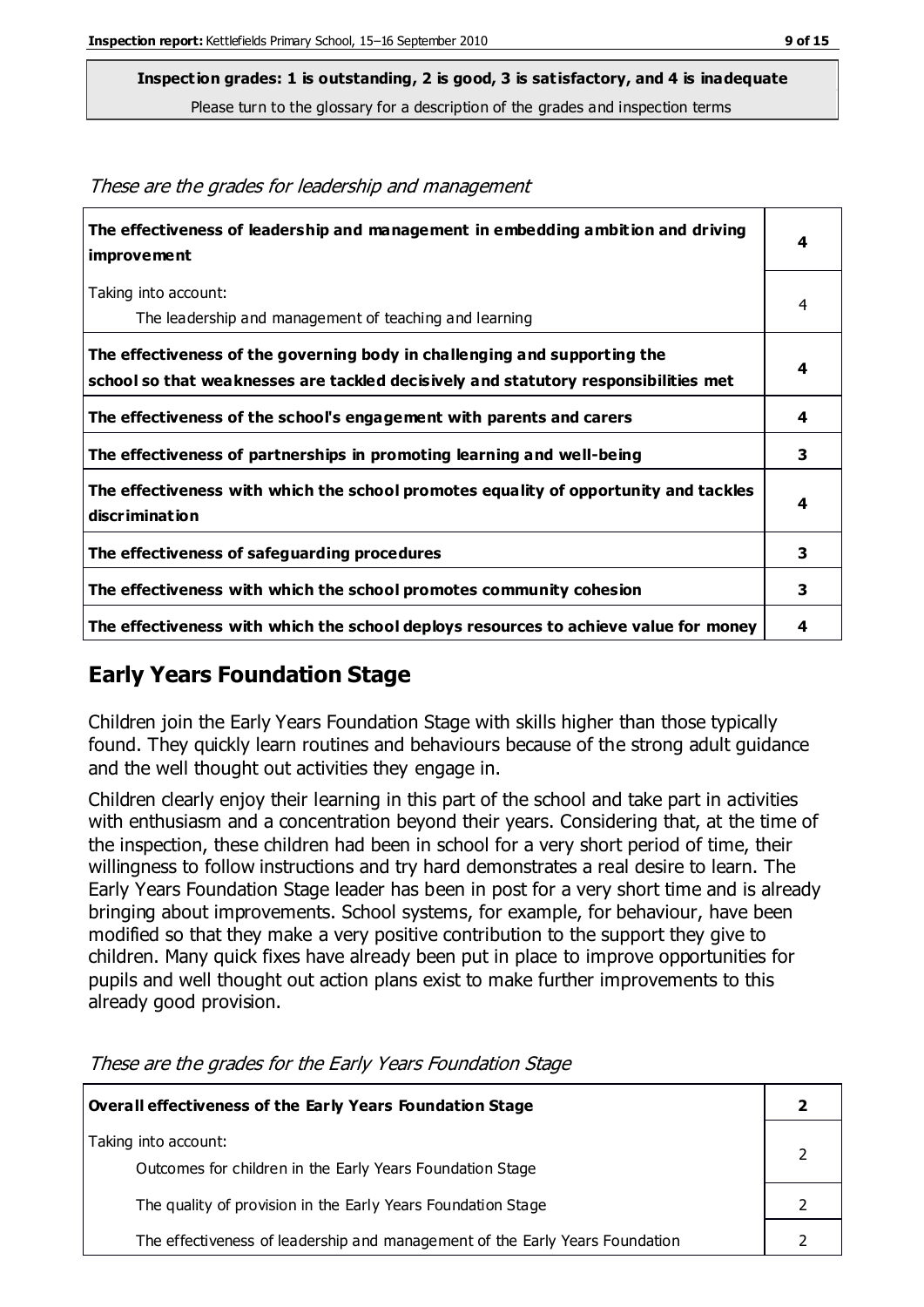**Inspection grades: 1 is outstanding, 2 is good, 3 is satisfactory, and 4 is inadequate**

Please turn to the glossary for a description of the grades and inspection terms

Stage

### **Views of parents and carers**

Inspectors received questionnaires from 50 parents or carers. Inspectors also considered the views expressed by several parents who had made official complaints to Ofsted. Responses from parents were significantly more negative than those typically seen. This was particularly the case in relation to the quality of leadership, the standard of behaviour, the extent to which the school takes parents' concerns seriously, pupils' progress and the school's ability to meet children's particular needs. Some parents were very positive about the school and expressed feelings of frustration at the negativity being shown by others.

Generally, the responses show the lack of faith many parents have in the school. The inspection findings suggest that many of the concerns parents hold are justified.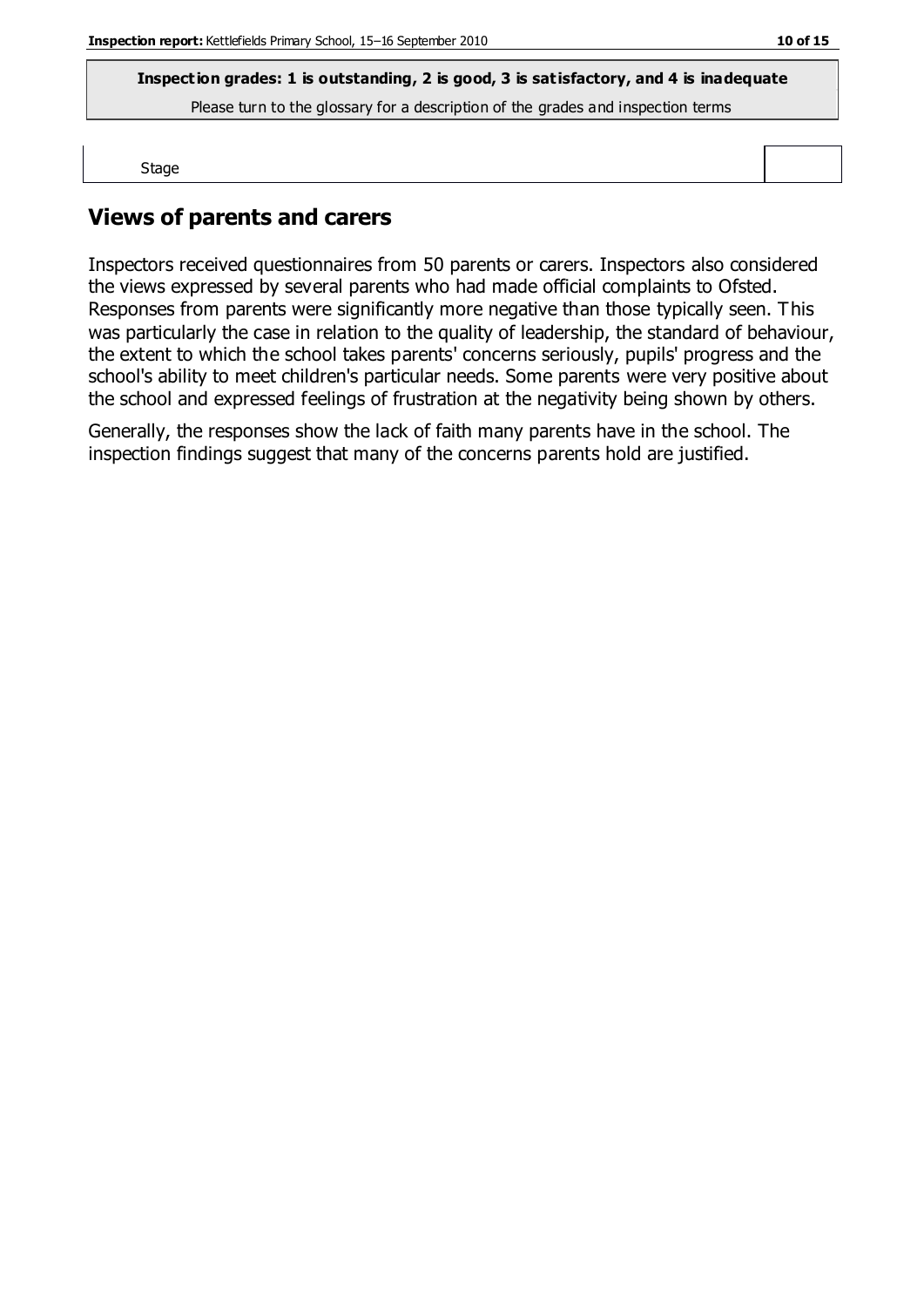#### **Responses from parents and carers to Ofsted's questionnaire**

Ofsted invited all the registered parents and carers of pupils registered at Kettlefields Primary School to complete a questionnaire about their views of the school.

In the questionnaire, parents and carers were asked to record how strongly they agreed with 13 statements about the school. The inspection team received 50 completed questionnaires by the end of the on-site inspection. In total, there are 109 pupils registered at the school.

| <b>Statements</b>                                                                                                                                                                                                                                       | <b>Strongly</b><br>agree |               |              | Agree         |                | <b>Disagree</b> |                | <b>Strongly</b><br>disagree |
|---------------------------------------------------------------------------------------------------------------------------------------------------------------------------------------------------------------------------------------------------------|--------------------------|---------------|--------------|---------------|----------------|-----------------|----------------|-----------------------------|
|                                                                                                                                                                                                                                                         | <b>Total</b>             | $\frac{0}{0}$ | <b>Total</b> | $\frac{0}{0}$ | <b>Total</b>   | $\frac{0}{0}$   | <b>Total</b>   | $\frac{1}{2}$               |
| My child enjoys school                                                                                                                                                                                                                                  | 19                       | 38            | 23           | 46            | $\overline{7}$ | 14              | $\mathbf{1}$   | $\overline{2}$              |
| The school keeps my child<br>safe                                                                                                                                                                                                                       | 13                       | 26            | 27           | 54            | 5              | 10              | 4              | 8                           |
| My school informs me about<br>my child's progress                                                                                                                                                                                                       | 10                       | 20            | 29           | 58            | 8              | 16              | $\overline{2}$ | $\overline{4}$              |
| My child is making enough<br>progress at this school                                                                                                                                                                                                    | 13                       | 26            | 19           | 38            | 14             | 28              | 1              | $\overline{2}$              |
| The teaching is good at this<br>school                                                                                                                                                                                                                  | 17                       | 34            | 24           | 48            | $\overline{7}$ | 14              | $\mathbf 0$    | $\mathbf 0$                 |
| The school helps me to<br>support my child's learning                                                                                                                                                                                                   | 9                        | 18            | 30           | 60            | 9              | 18              | 1              | $\overline{2}$              |
| The school helps my child to<br>have a healthy lifestyle                                                                                                                                                                                                | 9                        | 18            | 34           | 68            | 4              | 8               | $\overline{2}$ | $\overline{4}$              |
| The school makes sure that<br>my child is well prepared for<br>the future (for example<br>changing year group,<br>changing school, and for<br>children who are finishing<br>school, entering further or<br>higher education, or entering<br>employment) | 14                       | 28            | 23           | 46            | 5              | 10              | $\overline{2}$ | 4                           |
| The school meets my child's<br>particular needs                                                                                                                                                                                                         | 10                       | 20            | 22           | 44            | 11             | 22              | 4              | 8                           |
| The school deals effectively<br>with unacceptable behaviour                                                                                                                                                                                             | $\overline{2}$           | 4             | 14           | 28            | 14             | 28              | 17             | 34                          |
| The school takes account of<br>my suggestions and concerns                                                                                                                                                                                              | 5                        | 10            | 19           | 38            | 11             | 22              | 9              | 18                          |
| The school is led and<br>managed effectively                                                                                                                                                                                                            | 5                        | 10            | 12           | 24            | 14             | 28              | 14             | 28                          |
| Overall, I am happy with my<br>child's experience at this<br>school                                                                                                                                                                                     | 11                       | 22            | 20           | 40            | 13             | 26              | $\overline{2}$ | $\overline{4}$              |

The table above summarises the responses that parents and carers made to each statement. The percentages indicate the proportion of parents and carers giving that response out of the total number of completed questionnaires. Where one or more parents and carers chose not to answer a particular question, the percentages will not add up to 100%.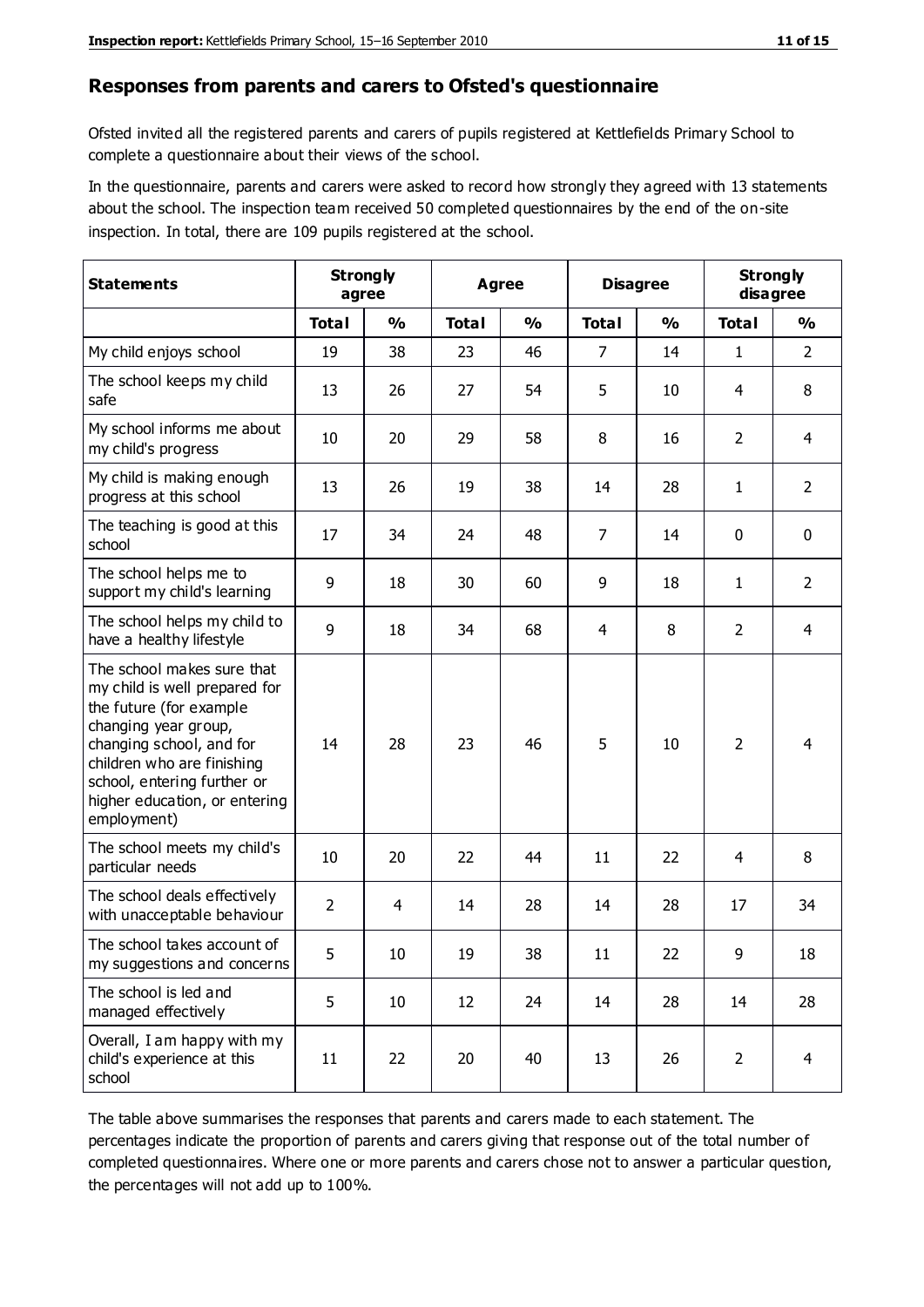## **Glossary**

| Grade   | <b>Judgement</b> | <b>Description</b>                                                                                                                                                                                                            |
|---------|------------------|-------------------------------------------------------------------------------------------------------------------------------------------------------------------------------------------------------------------------------|
| Grade 1 | Outstanding      | These features are highly effective. An outstanding school<br>provides exceptionally well for all its pupils' needs.                                                                                                          |
| Grade 2 | Good             | These are very positive features of a school. A school that<br>is good is serving its pupils well.                                                                                                                            |
| Grade 3 | Satisfactory     | These features are of reasonable quality. A satisfactory<br>school is providing adequately for its pupils.                                                                                                                    |
| Grade 4 | Inadequate       | These features are not of an acceptable standard. An<br>inadequate school needs to make significant improvement<br>in order to meet the needs of its pupils. Ofsted inspectors<br>will make further visits until it improves. |

#### **What inspection judgements mean**

#### **Overall effectiveness of schools**

|                       | Overall effectiveness judgement (percentage of schools) |      |                     |                   |
|-----------------------|---------------------------------------------------------|------|---------------------|-------------------|
| <b>Type of school</b> | <b>Outstanding</b>                                      | Good | <b>Satisfactory</b> | <b>Inadequate</b> |
| Nursery schools       | 58                                                      | 36   | 4                   | 2                 |
| Primary schools       | 8                                                       | 43   | 40                  | 9                 |
| Secondary schools     | 10                                                      | 35   | 42                  | 13                |
| Sixth forms           | 13                                                      | 39   | 45                  | 3                 |
| Special schools       | 33                                                      | 42   | 20                  | 4                 |
| Pupil referral units  | 18                                                      | 40   | 29                  | 12                |
| All schools           | 11                                                      | 42   | 38                  | 9                 |

New school inspection arrangements were introduced on 1 September 2009. This means that inspectors now make some additional judgements that were not made previously.

The data in the table above are for the period 1 September 2009 to 31 March 2010 and are the most recently published data available (see **[www.ofsted.gov.uk](http://www.ofsted.gov.uk/)**). Please note that the sample of schools inspected during the autumn and spring terms 2009/10 was not representative of all schools nationally, as weaker schools are inspected more frequently than good or outstanding schools.

Percentages are rounded and do not always add exactly to 100. Secondary school figures in clude those that have sixth forms, and sixth form figures include only the data specifically for sixth form inspection judgements.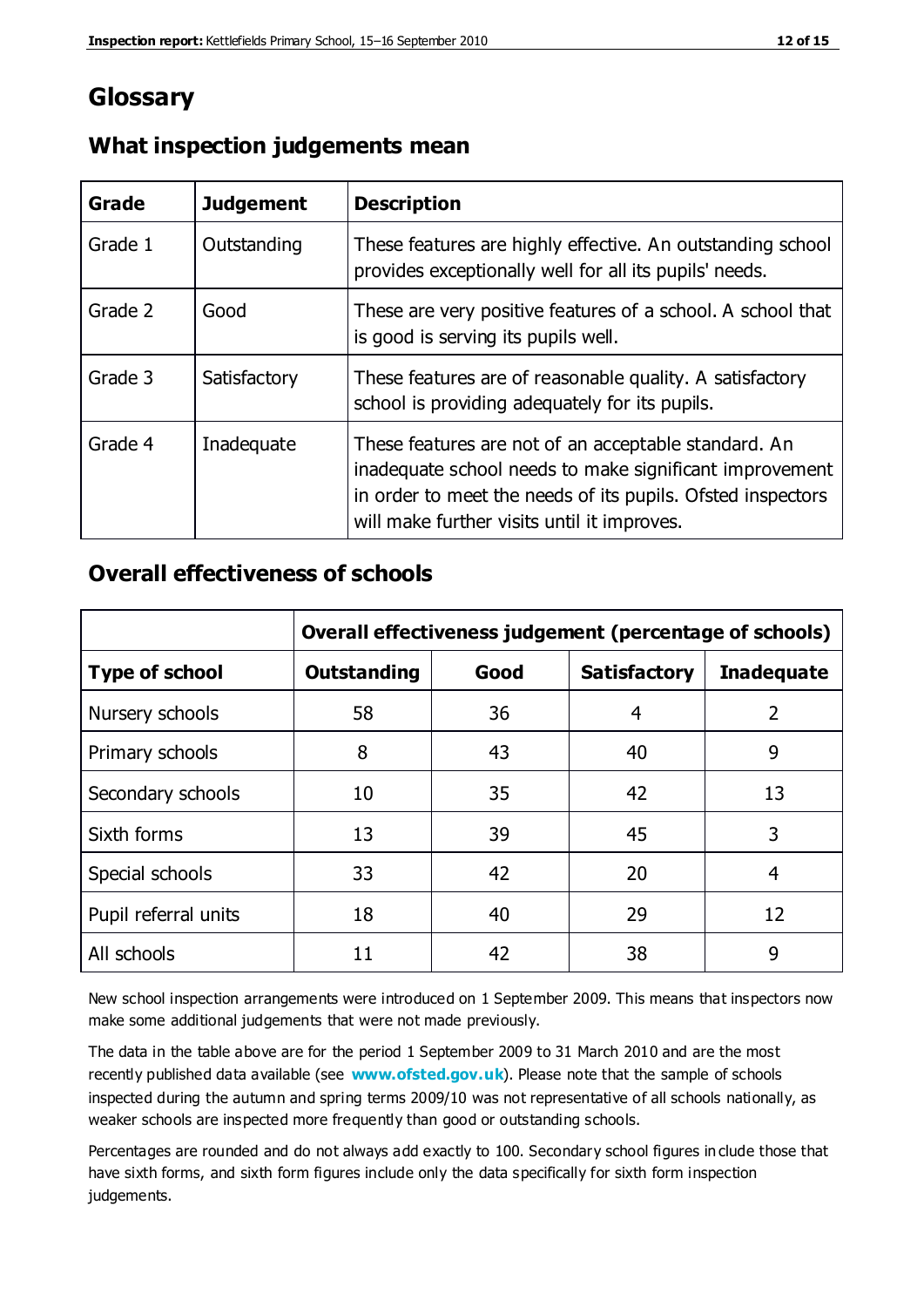# **Common terminology used by inspectors**

| Achievement:               | the progress and success of a pupil in their learning,<br>development or training.                                                                                                                                                          |  |  |
|----------------------------|---------------------------------------------------------------------------------------------------------------------------------------------------------------------------------------------------------------------------------------------|--|--|
| Attainment:                | the standard of the pupils' work shown by test and<br>examination results and in lessons.                                                                                                                                                   |  |  |
| Capacity to improve:       | the proven ability of the school to continue<br>improving. Inspectors base this judgement on what<br>the school has accomplished so far and on the quality<br>of its systems to maintain improvement.                                       |  |  |
| Leadership and management: | the contribution of all the staff with responsibilities,<br>not just the headteacher, to identifying priorities,<br>directing and motivating staff and running the school.                                                                  |  |  |
| Learning:                  | how well pupils acquire knowledge, develop their<br>understanding, learn and practise skills and are<br>developing their competence as learners.                                                                                            |  |  |
| Overall effectiveness:     | inspectors form a judgement on a school's overall<br>effectiveness based on the findings from their<br>inspection of the school. The following judgements,<br>in particular, influence what the overall effectiveness<br>judgement will be. |  |  |
|                            | The school's capacity for sustained<br>improvement.                                                                                                                                                                                         |  |  |
|                            | Outcomes for individuals and groups of pupils.                                                                                                                                                                                              |  |  |
|                            | The quality of teaching.                                                                                                                                                                                                                    |  |  |
|                            | The extent to which the curriculum meets<br>pupils' needs, including, where relevant,<br>through partnerships.                                                                                                                              |  |  |
|                            | The effectiveness of care, guidance and<br>support.                                                                                                                                                                                         |  |  |
| Progress:                  | the rate at which pupils are learning in lessons and<br>over longer periods of time. It is often measured by<br>comparing the pupils' attainment at the end of a key                                                                        |  |  |

stage with their attainment when they started.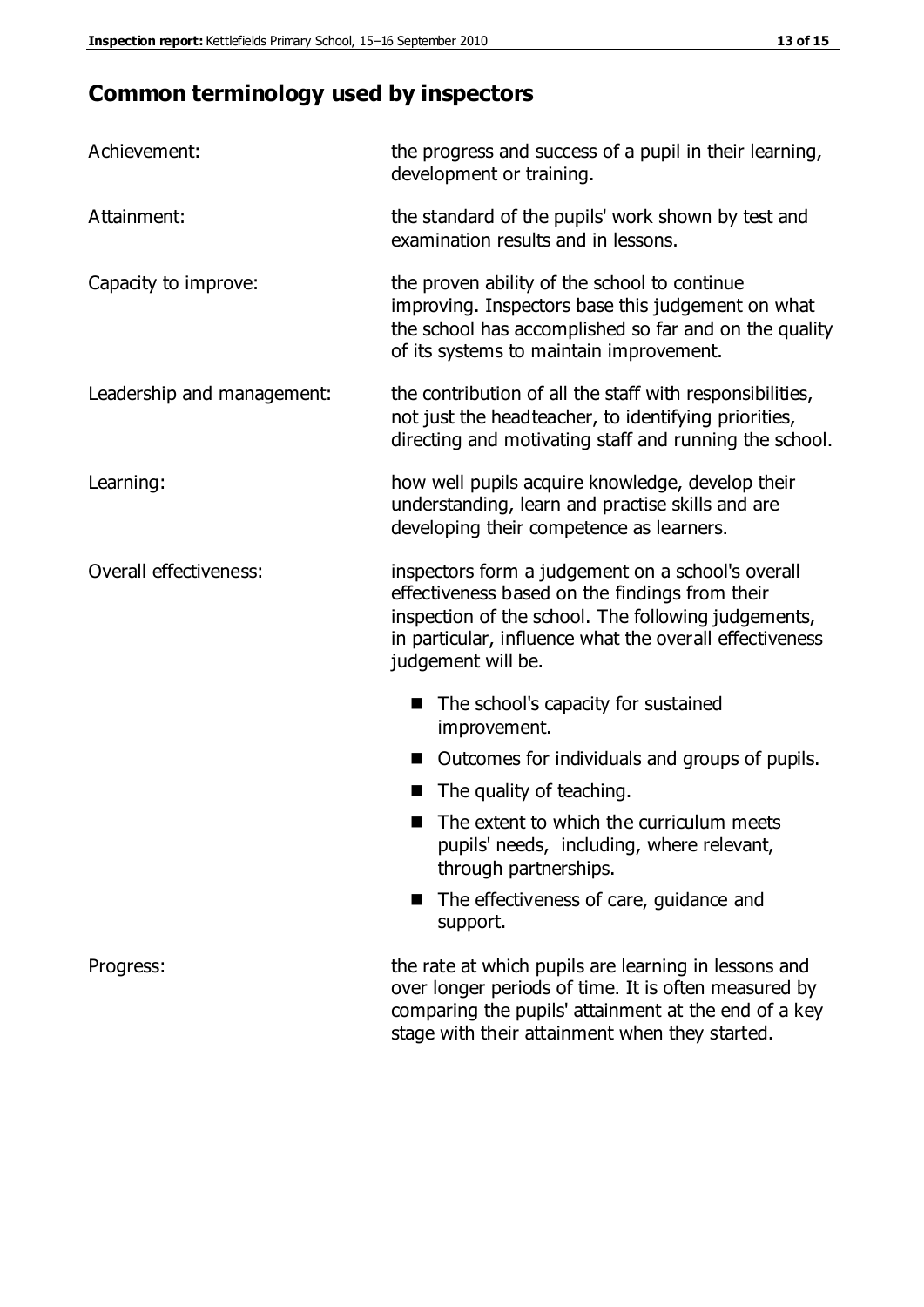#### **This letter is provided for the school, parents and carers to share with their children. It describes Ofsted's main findings from the inspection of their school.**

17 September 2010

#### Dear Pupils,

#### **Inspection of Kettlefields Primary School, Newmarket, CB8 9UH**

You may remember that we recently came to inspect you school. This letter is to explain what we found out.

Your school is not doing as well as it needs to. Because of this, the school has been placed in 'special measures'. This means that your school will get help to improve so that you all get the education you deserve. An Ofsted inspector will visit your school every term until it is performing well enough, and write a letter for your parents so that they know how much progress the school is making. I hope this will help them to see how the school is getting better.

The areas we have said your school needs to improve are the quality of teaching in some classes, the quality of leadership and the standards of your behaviour in some classes.

We have said that your school needs to:

- make sure you are all making good progress
- make sure your lessons are interesting and pitched at the right level so you do not lose interest
- $\blacksquare$  give teachers the opportunity to learn from other teachers
- ask you about how the behaviour systems could work better in different parts of the school (some of you told us that the green and red cards did not really work for you)
- make sure your parents and teachers all get a chance to say what they think about your school and know that they are being listened to, even if the school cannot do everything that has been suggested.

All the staff and governors will need to work very hard to improve your school. You can help them by making sure your behaviour is as good as it can be.

I wish you all the very best for the future.

Yours sincerely

Michael Sheridan

Her Majesty's Inspector